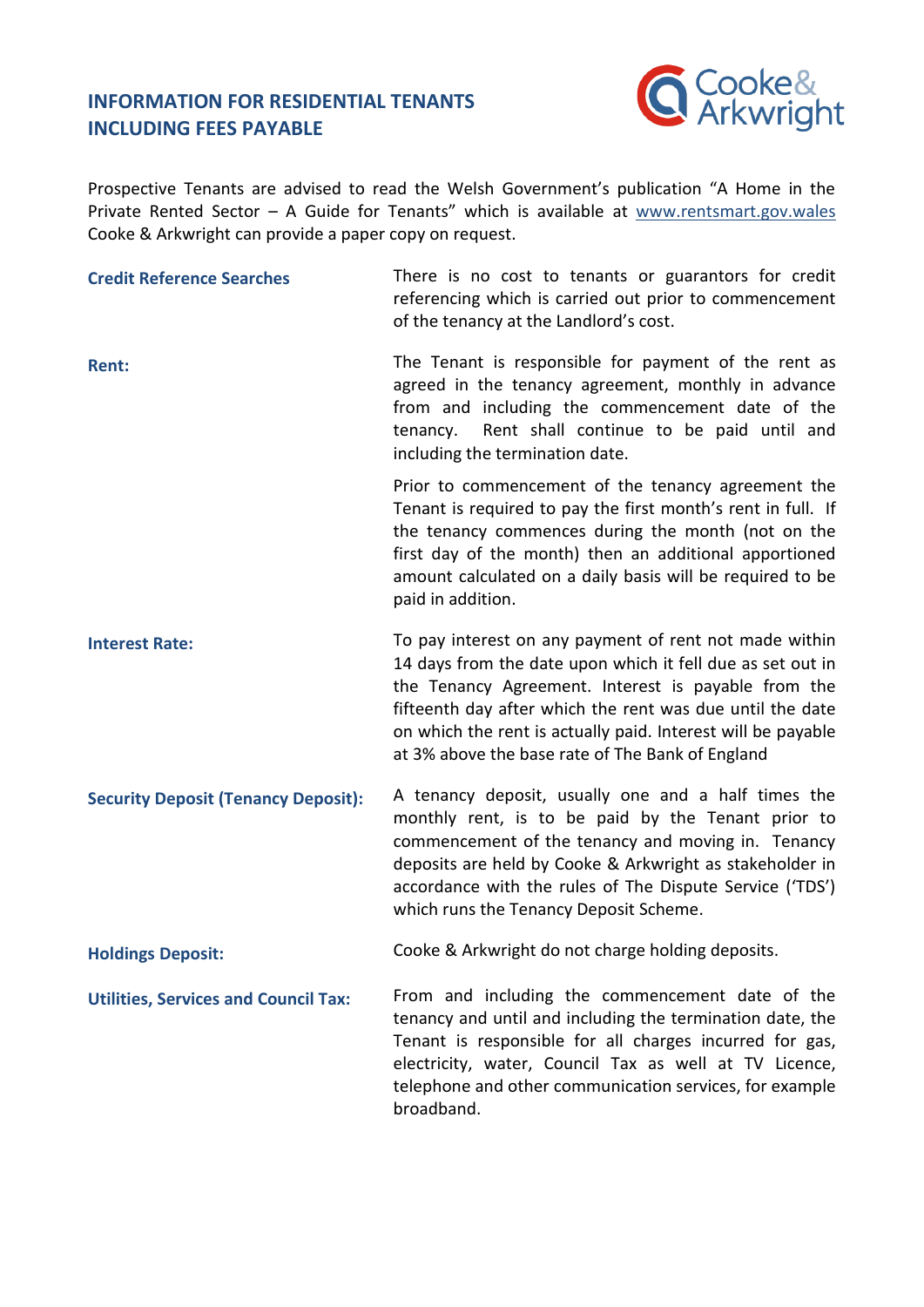# **INFORMATION FOR RESIDENTIAL TENANTS INCLUDING FEES PAYABLE**



**Default Payments:** Default payments may be charged for the following:

## **• Missed appointments**

For example, a Landlord arranging with a Tenant for a contractor to carry out remedial work at a property, and a Tenant subsequently refusing entry, or not being home to allow entry, resulting in charges to the Landlord.

## • **Avoidable or Purposeful Damage to Property**

For example the cost of any repairs of any mechanical and electrical appliances belonging to the Landlord, or the unblocking of drains, gutters, downpipes, sinks, toilets, or waste pipes arising from misuse or negligence by the Tenant, his family, or visitors;

## • **Replacement Keys/Locks**

For example the loss of keys by the Tenant requiring a Landlord to arrange for the cutting of new keys and delivery of those keys to the Tenant, or the replacement of locks where spare keys are not available.

## • **Emergency/Out of Hours Call-out Fees**

For example fees incurred as a result of a Landlord arranging for someone to attend the property at the request of a Tenant, such as a locksmith or an emergency glazier at the early hours of the morning, when the problem had been caused by the Tenant in the first place, such as a window broken on purpose, or keys locked inside a house.

#### • **End of Tenancy**

To pay damages in an amount equal to the rent if the Property is incapable of being re-let or of beneficial use to the Landlord because the Tenant has left substantial goods in the Property, until such goods have been removed from the Property.

#### •**Recovery of Rent Arrears**

To pay the Landlord, or the Agent all costs and expenses incurred by the Landlord in:

- (a) recovering or attempting to recover any rent or other monies in arrears;
- (b) the enforcement of any obligation of the Tenant under the Tenancy Agreement;
- (c) the service of any Notice relating to any major breach of the Tenancy Agreement whether or not court proceedings are brought;